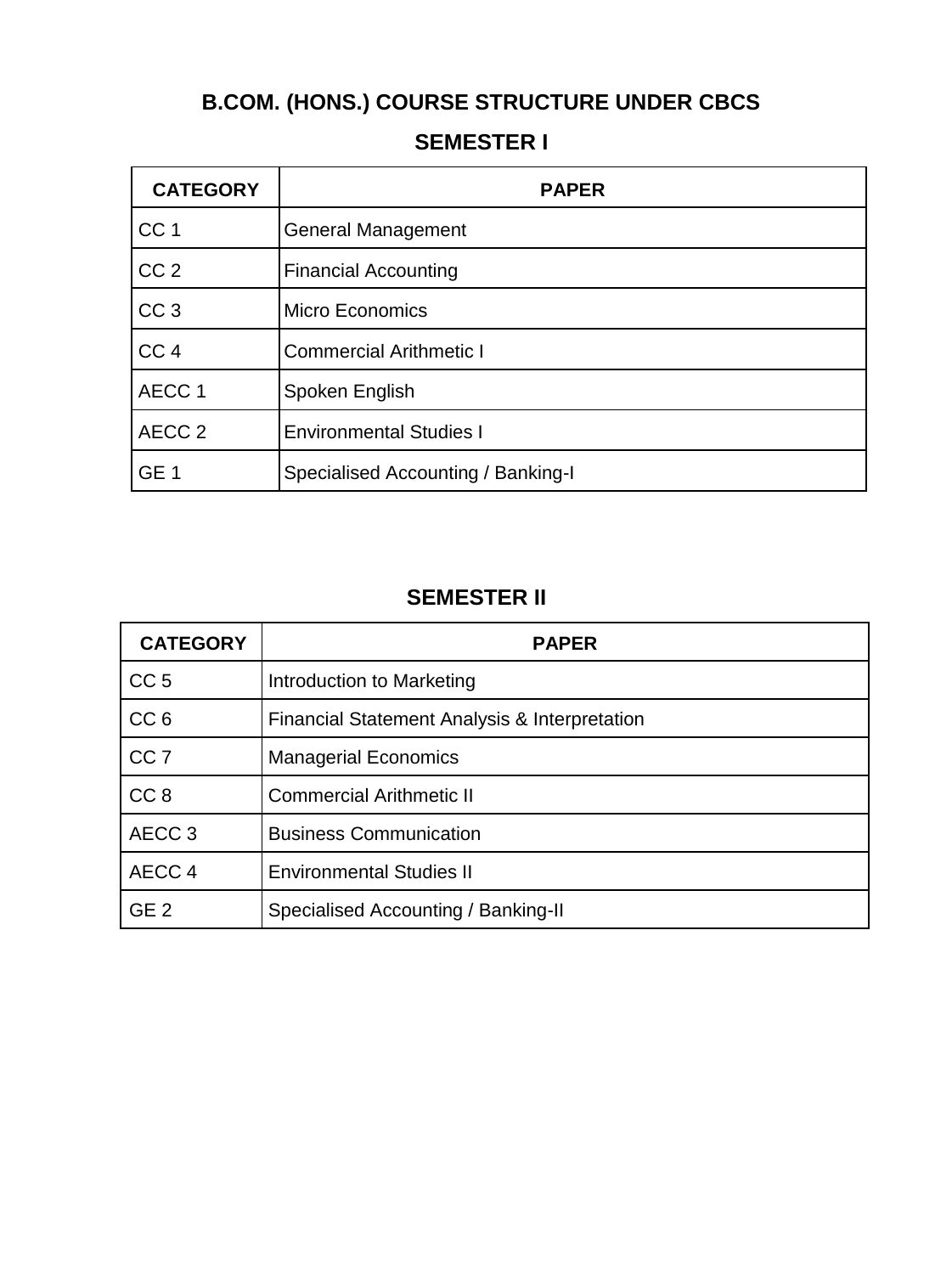#### **SEMESTER III**

| <b>CATEGORY</b>  | <b>PAPER</b>                                                    |
|------------------|-----------------------------------------------------------------|
| CC <sub>9</sub>  | <b>Business Finance</b>                                         |
| <b>CC 10</b>     | <b>Fundamentals of Cost Accounting</b>                          |
| <b>CC 11</b>     | <b>Entrepreneurship Development</b>                             |
| SEC <sub>1</sub> | Business Laws (With practical component) / New Venture Planning |
| GE <sub>3</sub>  | <b>Business Statistics / Retail Management</b>                  |
| GE <sub>4</sub>  | Economics of Resources / Training & Development                 |

# **SEMESTER IV**

| <b>CATEGORY</b>  | <b>PAPER</b>                                                                                                  |
|------------------|---------------------------------------------------------------------------------------------------------------|
| <b>CC 12</b>     | <b>Fundamentals of Investment</b>                                                                             |
| <b>CC 13</b>     | Income Tax                                                                                                    |
| CC <sub>14</sub> | Accounting for Service Organizations                                                                          |
| SEC <sub>2</sub> | Companies Act and IPR Laws (With practical component)/Collective<br><b>Bargaining &amp; Negotation Skills</b> |
| GE <sub>5</sub>  | Business Statistics / E Commerce & E Accounting                                                               |
| GE <sub>6</sub>  | Indian Economy/ Salesmanship and Sales Management                                                             |